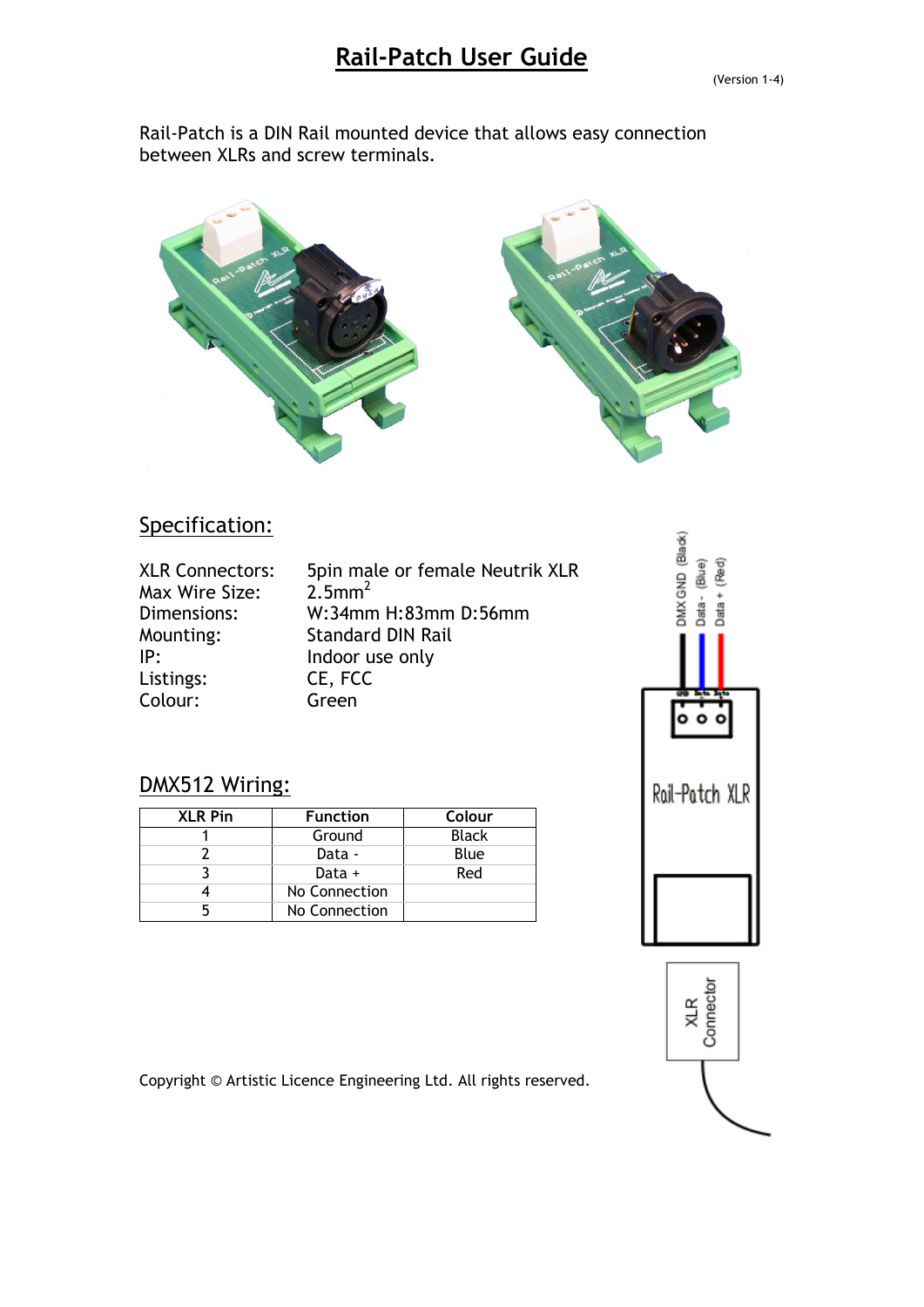## Rail-Patch Wiring Diagram:

A Rail-Patch provides a simple interface between a standard XLR connector to bare cable via screw terminals. The wiring arrangement is the same for both male and female XLRs.

Next to the screw terminals is a legend to identify the type of connection. The diagram on the previous page shows the function of each connection and the cable colour commonly used.

The diagram below shows an example of how Rail-Patch can be used.